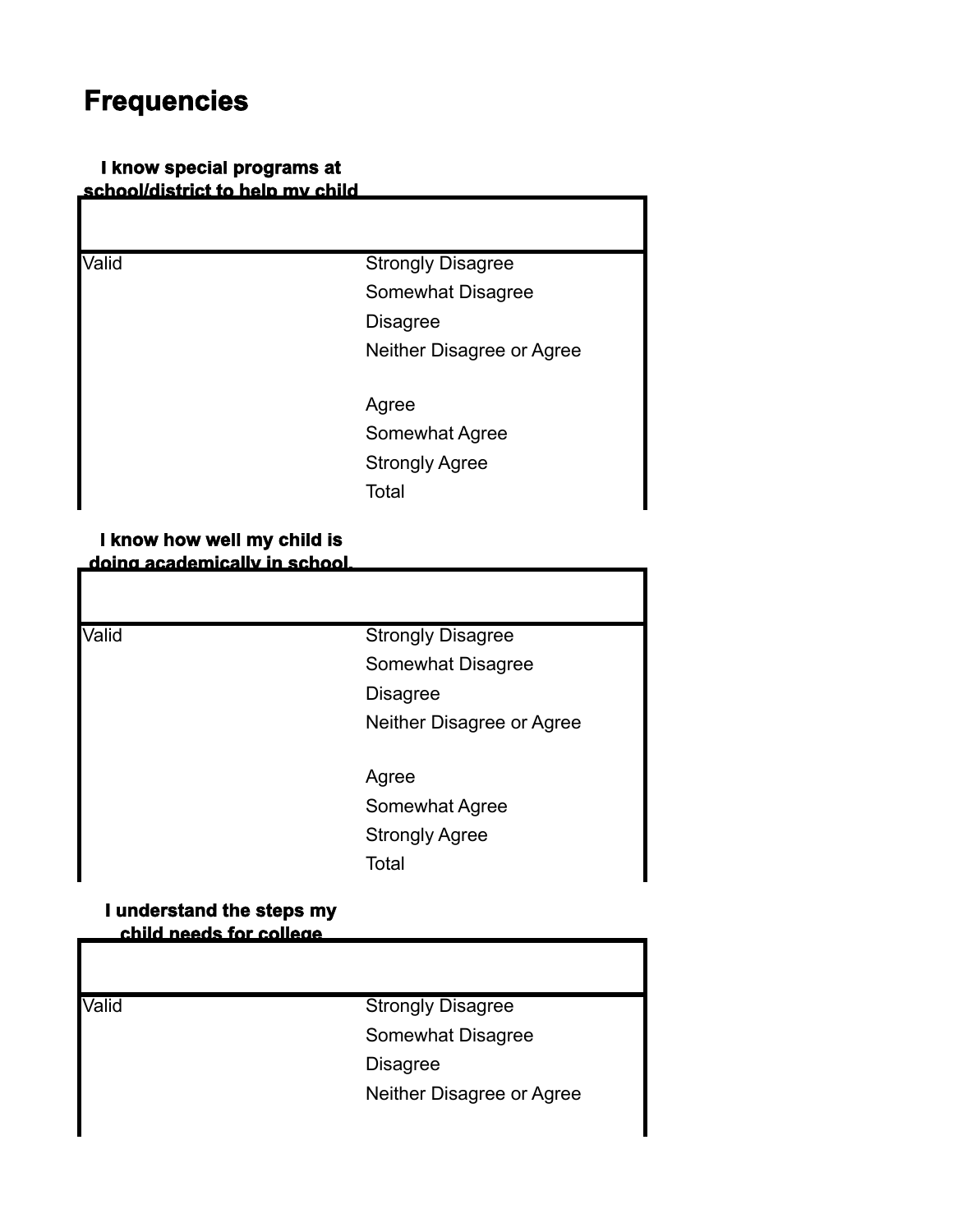Agree Somewhat Agree Strongly Agree Total

# **I know the community resources to help my child.**

| Valid | <b>Strongly Disagree</b>  |
|-------|---------------------------|
|       | Somewhat Disagree         |
|       | <b>Disagree</b>           |
|       | Neither Disagree or Agree |
|       | Agree                     |
|       | Somewhat Agree            |
|       | <b>Strongly Agree</b>     |
|       | Total                     |

# **I know who to talk with at school about concerns w**

| school about contact its w |                           |
|----------------------------|---------------------------|
|                            |                           |
| Valid                      | <b>Strongly Disagree</b>  |
|                            | Somewhat Disagree         |
|                            | <b>Disagree</b>           |
|                            | Neither Disagree or Agree |
|                            | Agree                     |
|                            | Somewhat Agree            |
|                            | <b>Strongly Agree</b>     |
|                            | Total                     |
|                            |                           |

# **I know what my child will learn**

**in school**

Valid **Valid** Strongly Disagree Somewhat Disagree Disagree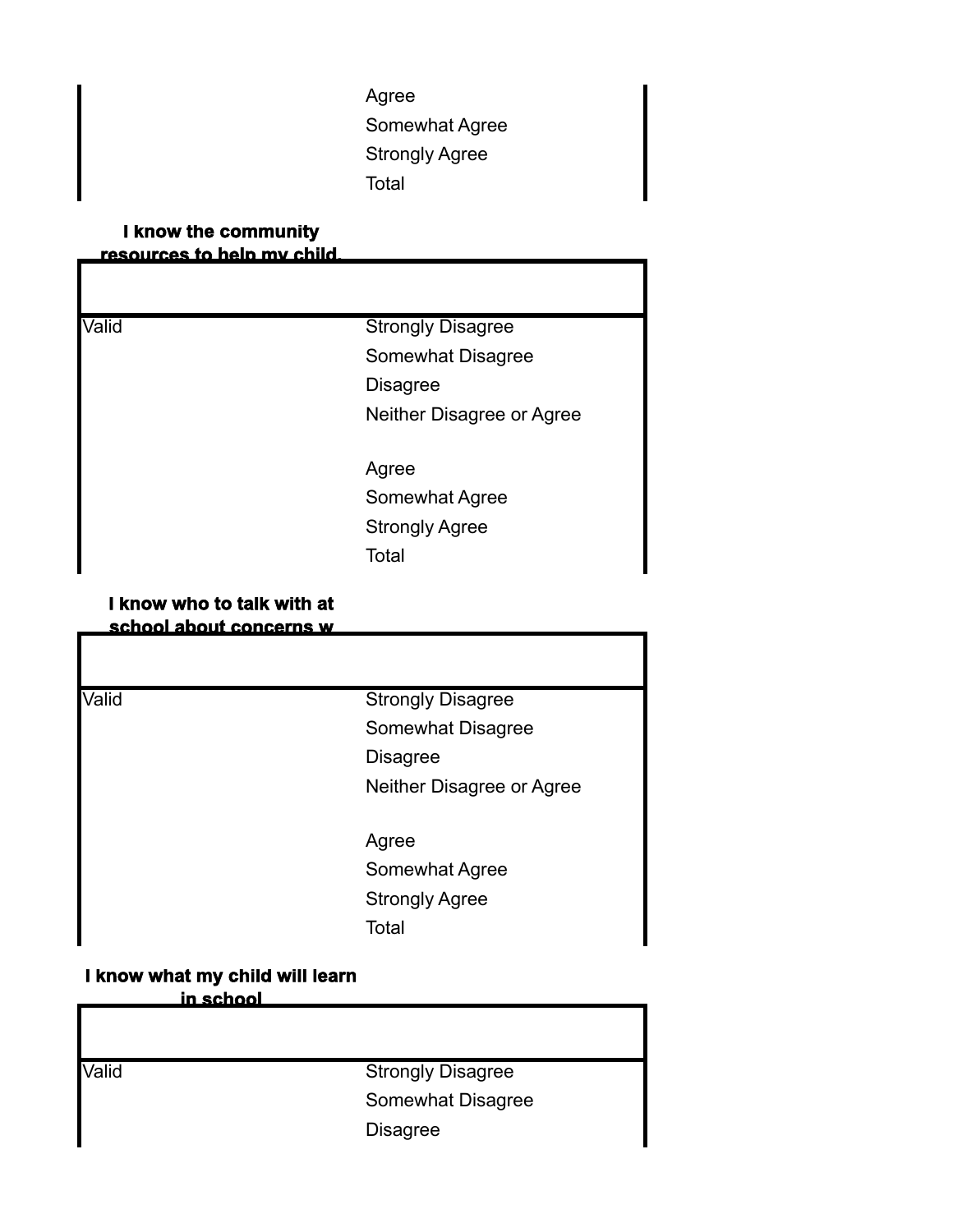Neither Disagree or Agree

Agree Somewhat Agree Strongly Agree Total

# **I feel confident in my ability to support my child's learning**

| Valid | Not Confident at All       |
|-------|----------------------------|
|       | $\overline{2}$             |
|       | 3                          |
|       | <b>Neutral</b>             |
|       | 5                          |
|       | 6                          |
|       | <b>Extremely Confident</b> |
|       | Total                      |

# **I feel confident in ability to make sure child's school meet**

| Valid | Not Confident at All       |
|-------|----------------------------|
|       | 2                          |
|       | 3                          |
|       | <b>Neutral</b>             |
|       | 5                          |
|       | 6                          |
|       | <b>Extremely Confident</b> |
|       | Total                      |

# **I am greeted warmly when I call or visit the school.**

Valid **Strongly Disagree** Somewhat Disagree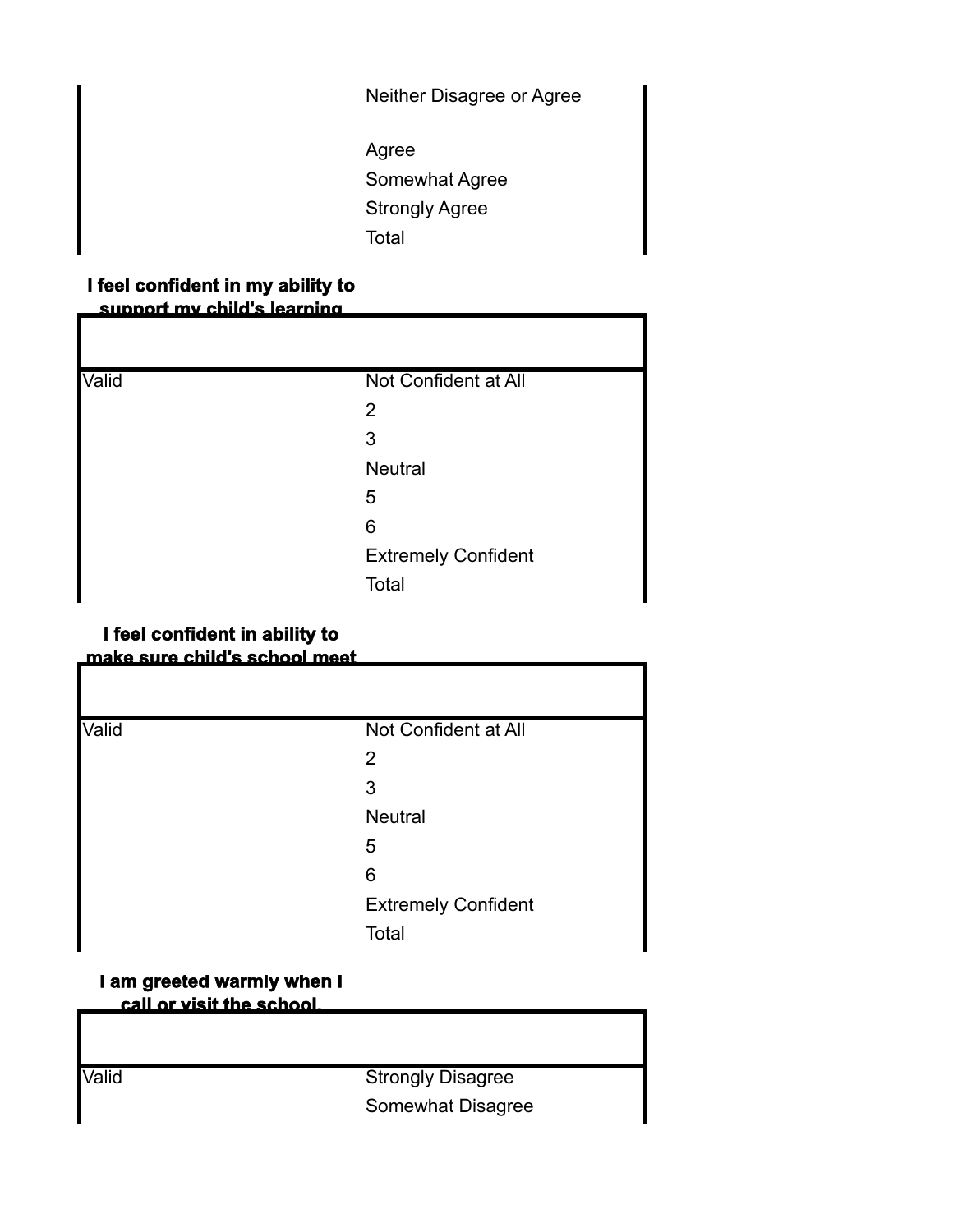Disagree Neither Disagree or Agree Agree Somewhat Agree Strongly Agree **Total** 

# **My home culture and home language are valued by the**

Valid **Valid** Strongly Disagree Somewhat Disagree Disagree Neither Disagree or Agree

> Agree Somewhat Agree Strongly Agree **Total**

# **I trust staff/administrators at my child's school.**

Valid **Strongly Disagree** Somewhat Disagree Disagree Neither Disagree or Agree Agree Somewhat Agree Strongly Agree **Total** 

# **Teachers work closely with me to meet my child's needs.**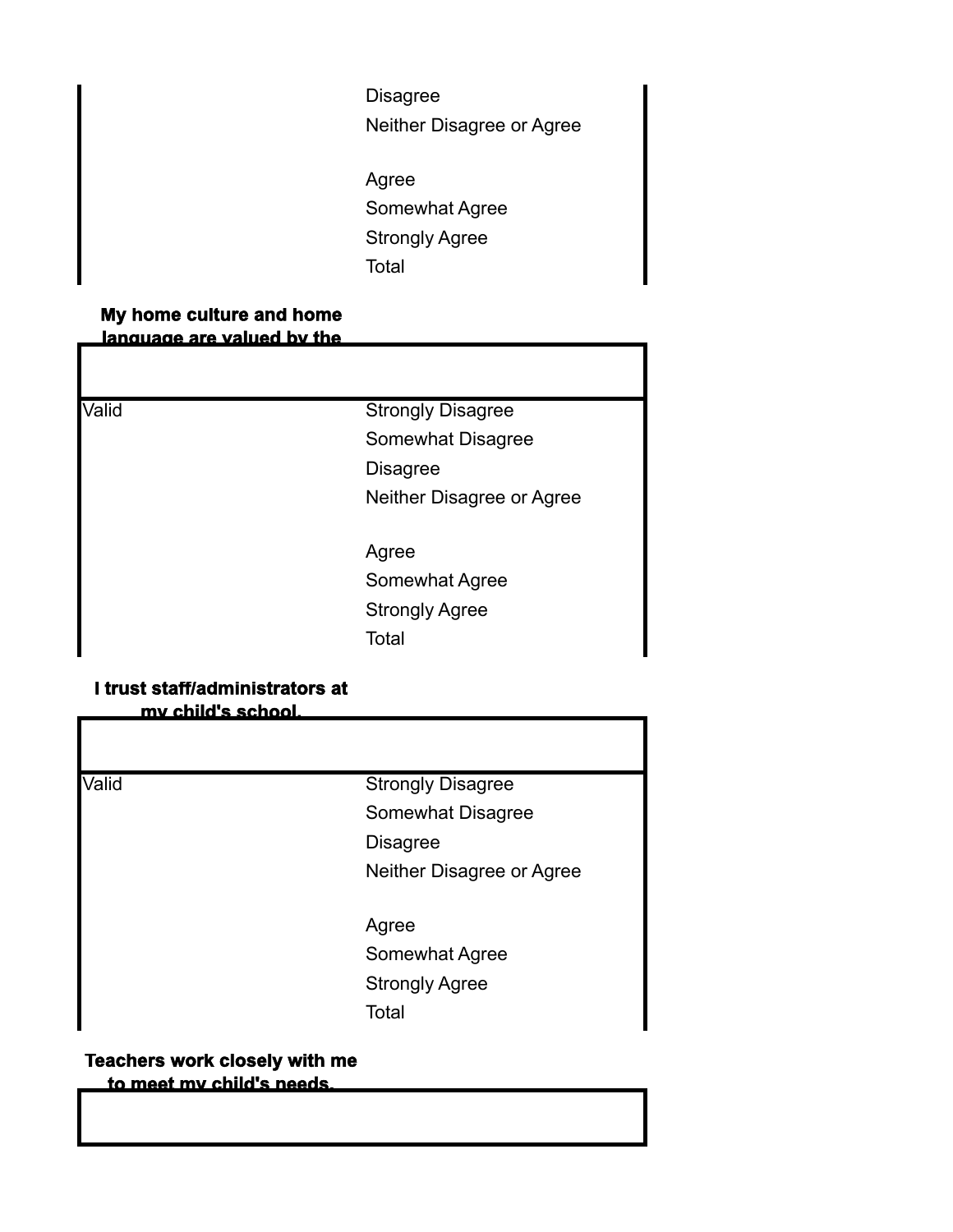| Valid | <b>Strongly Disagree</b>  |
|-------|---------------------------|
|       | Somewhat Disagree         |
|       | <b>Disagree</b>           |
|       | Neither Disagree or Agree |
|       | Agree                     |
|       | Somewhat Agree            |
|       | <b>Strongly Agree</b>     |

**Total** 

# **I am invited to visit classrooms to observe teaching and**

Valid **Strongly Disagree** Somewhat Disagree Disagree Neither Disagree or Agree Agree Somewhat Agree Strongly Agree

# **The school encourages feedback from parents and the**

Valid **Valid** Strongly Disagree Somewhat Disagree Disagree Neither Disagree or Agree

> Agree Somewhat Agree Strongly Agree **Total**

# **This school provides opportunities to strengthen my**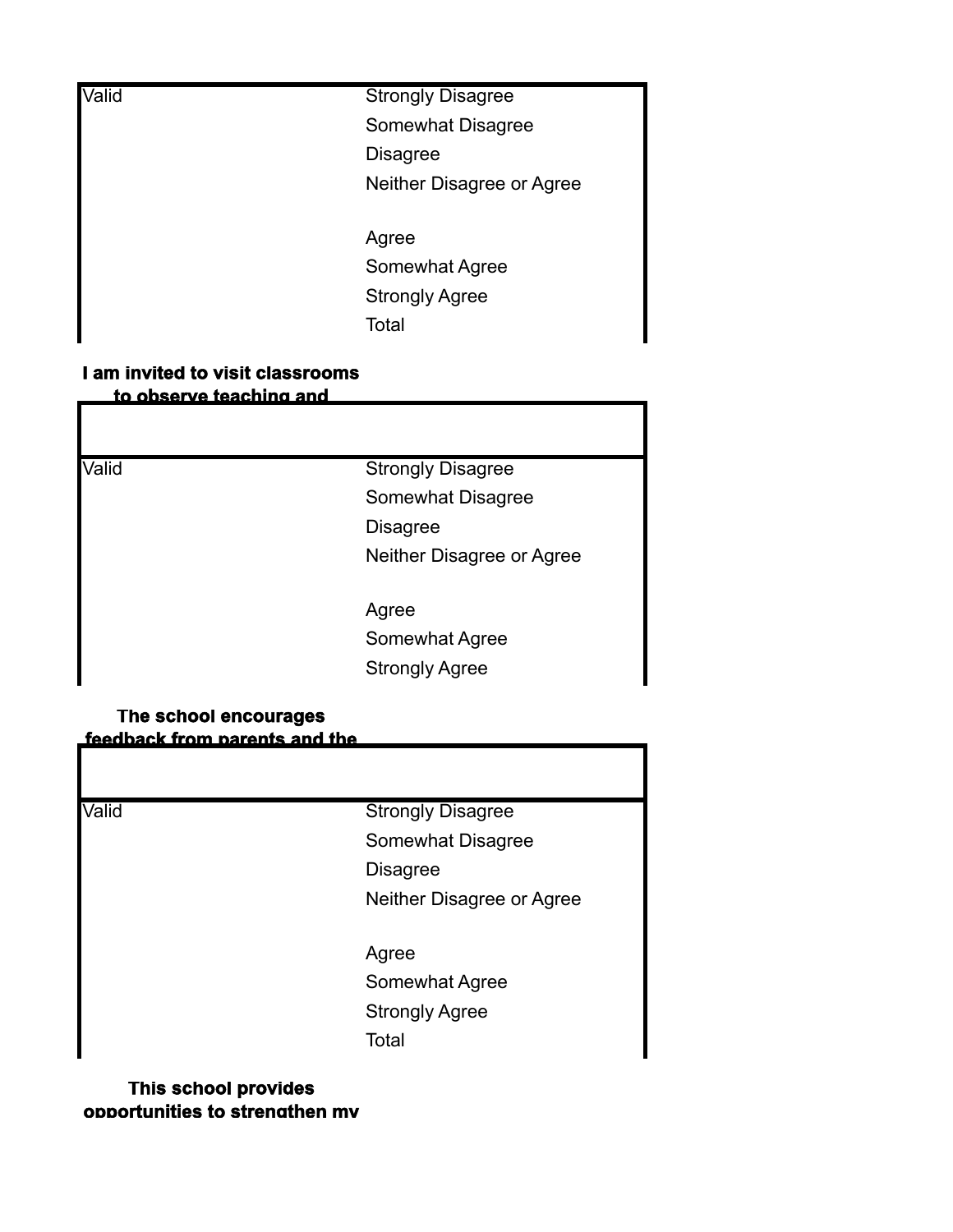Valid **Valid** Strongly Disagree Somewhat Disagree Disagree Neither Disagree or Agree

> Agree Somewhat Agree Strongly Agree **Total**

# **At this school, staff and parents are able to overcome**

Valid **Strongly Disagree** Somewhat Disagree Disagree Neither Disagree or Agree

> Agree Somewhat Agree Strongly Agree Total

#### **I am involved in making the important decisions in my**

Valid **Strongly Disagree** Somewhat Disagree Disagree Neither Disagree or Agree Agree Somewhat Agree Strongly Agree **Total**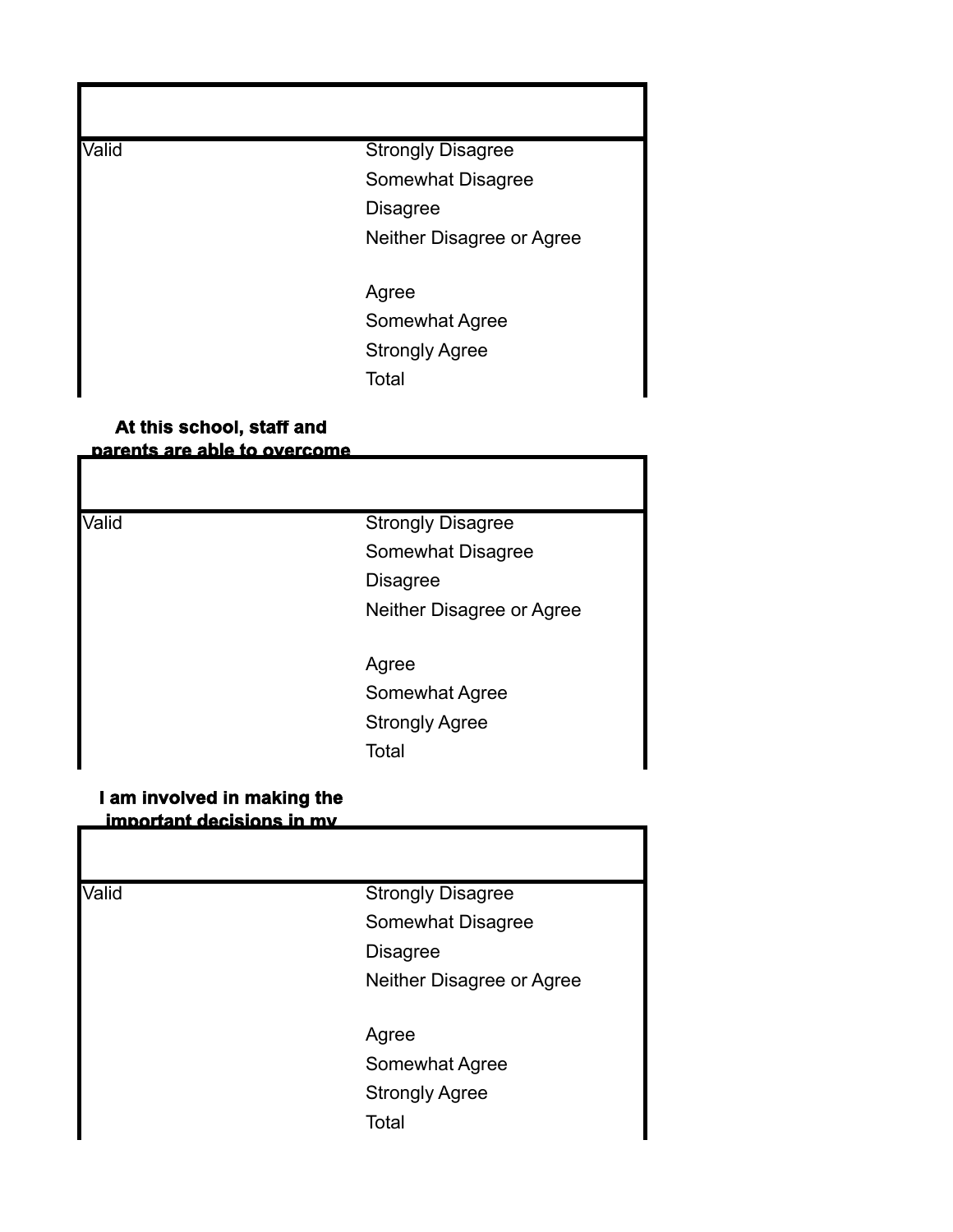# **I have opportunities to influence what happens at the**

| Valid | <b>Strongly Disagree</b>  |
|-------|---------------------------|
|       | Somewhat Disagree         |
|       | <b>Disagree</b>           |
|       | Neither Disagree or Agree |
|       | Agree                     |
|       | Somewhat Agree            |
|       | <b>Strongly Agree</b>     |
|       | Total                     |

# **My school or district helps me develop my leadership skills.**

**Strongly Disagree** Somewhat Disagree Disagree Neither Disagree or Agree

Agree Somewhat Agree Strongly Agree Total

# **My school involves me in meaningful ways to improve**

| Valid | <b>Strongly Disagree</b>  |
|-------|---------------------------|
|       | Somewhat Disagree         |
|       | <b>Disagree</b>           |
|       | Neither Disagree or Agree |
|       | Agree                     |
|       | Somewhat Agree            |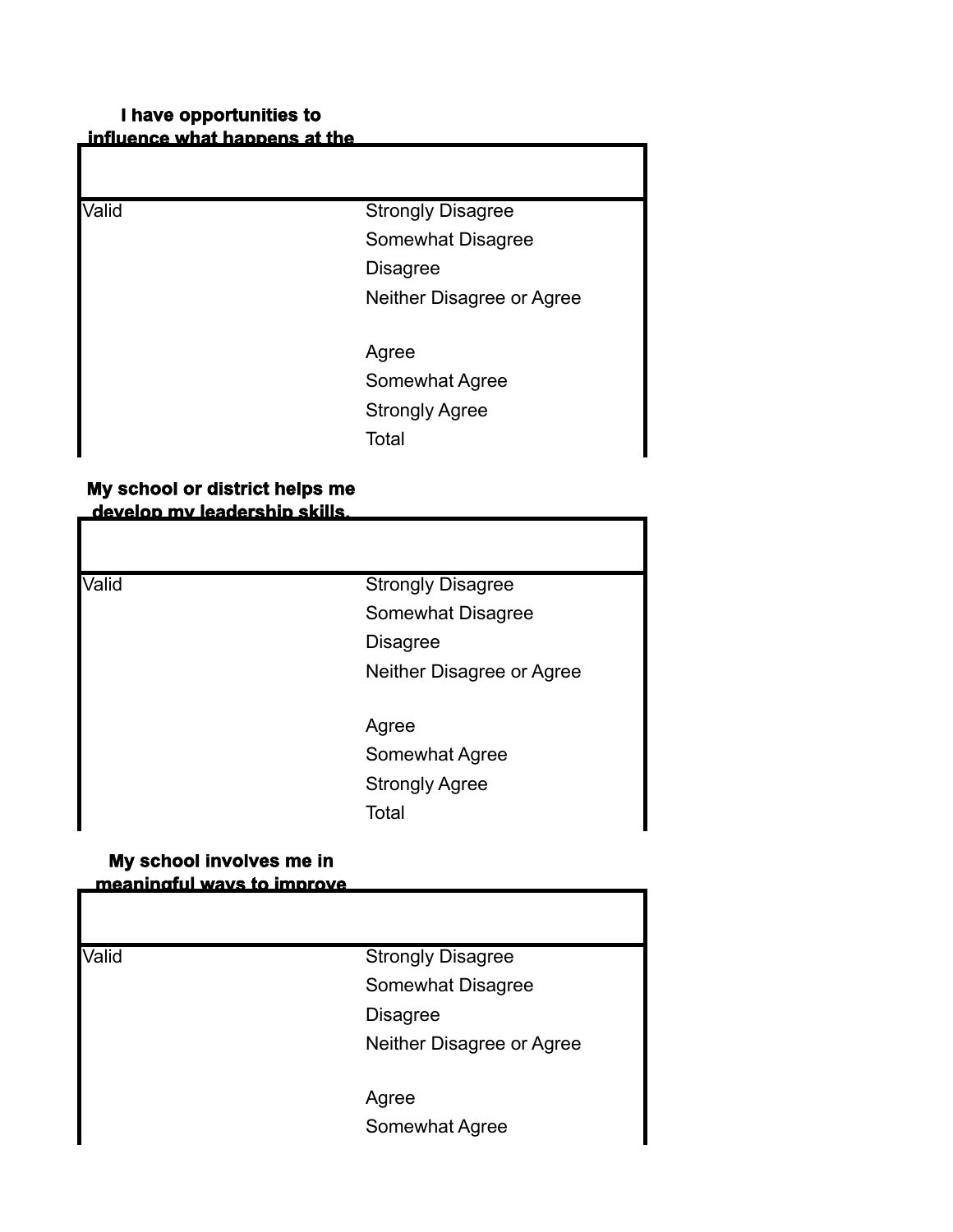# Strongly Agree Total

# **To what extent do you feel respsected by most of your**

| $\overline{2}$   |
|------------------|
| 3                |
| Neutral          |
| 5                |
| 6                |
| To A Great Exent |
| Total            |
|                  |

#### **Teachers and/or staff treat parents as equal partners in**

| <b>Strongly Disagree</b>  |
|---------------------------|
| Somewhat Disagree         |
| <b>Disagree</b>           |
| Neither Disagree or Agree |
| Agree                     |
| Somewhat Agree            |
| <b>Strongly Agree</b>     |
| Total                     |
|                           |

# **I feel my input is valued by most of my child's teachers.**

| <u>MOSL OL MV GNIO S TEACHERS.</u> |                           |
|------------------------------------|---------------------------|
| Valid                              | <b>Strongly Disagree</b>  |
|                                    | Somewhat Disagree         |
|                                    | <b>Disagree</b>           |
|                                    | Neither Disagree or Agree |
|                                    | Agree                     |
|                                    | Somewhat Agree            |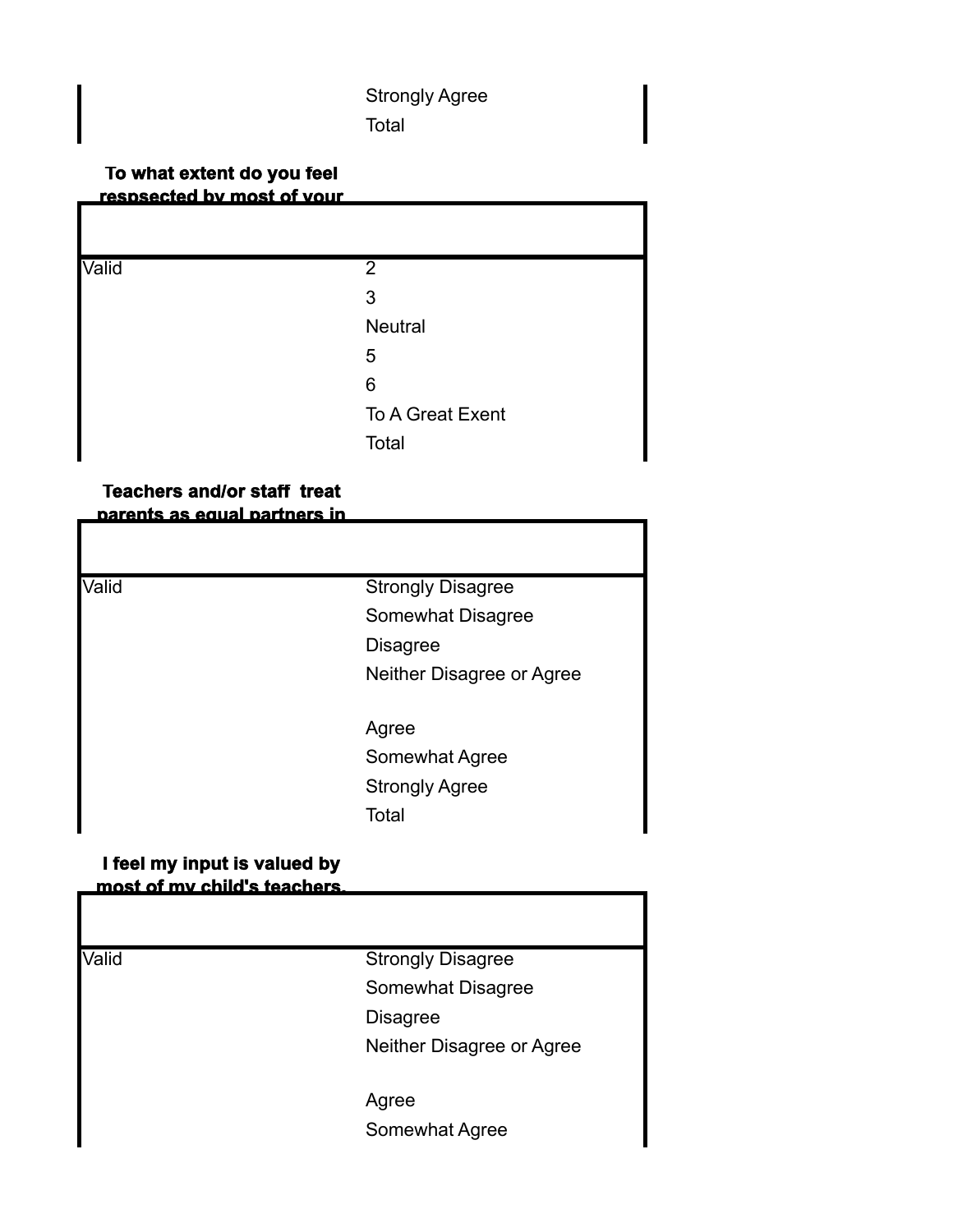Strongly Agree **Total** 

# **Teachers and/or staff work hard to build trusting**

Valid **Strongly Disagree** Somewhat Disagree Disagree Neither Disagree or Agree

> Agree Somewhat Agree

Strongly Agree

**Total** 

# **Teachers and/or staff at this school really try to understand families' problems and**

Valid **Strongly Disagree** Somewhat Disagree Disagree Neither Disagree or Agree Agree Somewhat Agree Strongly Agree **Total**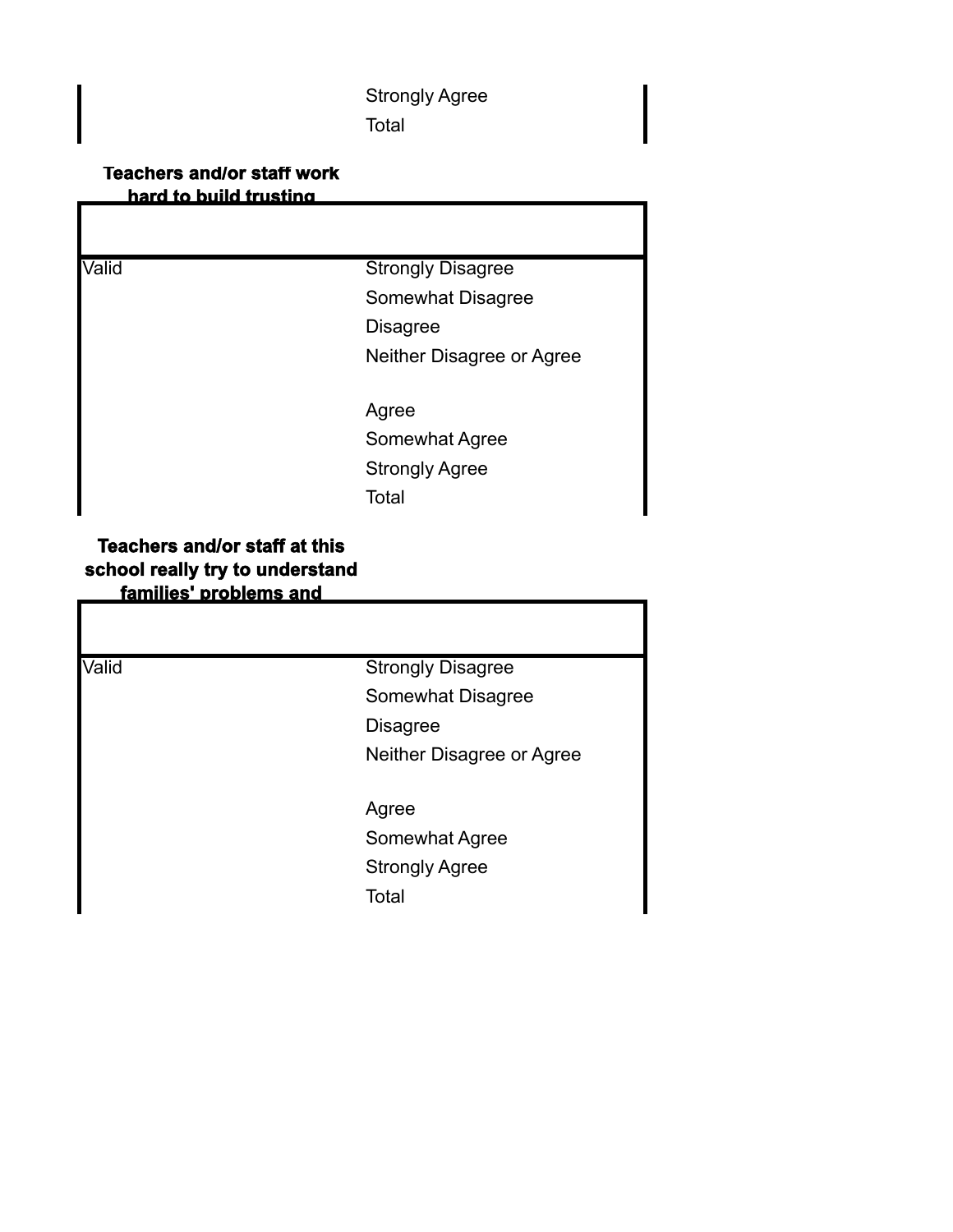| Overall | Honey Dew | Highlands |
|---------|-----------|-----------|
| 5.4     | 4.9       | 5.9       |
| 5.6     | 4.9       | 6.5       |
| 6.8     | 5.4       | 8.3       |
| 20.3    | 18.4      | 22.5      |
| 14.1    | 15.7      | 12.4      |
| 17.2    | 21.1      | 13.0      |
| 30.5    | 29.7      | 31.4      |
| 100.0   | 100.0     | 100.0     |

| Overall | Honey Dew | Highlands |
|---------|-----------|-----------|
| 2.1     | 1.4       | 2.8       |
| 2.1     | 2.4       | 1.7       |
| 3.6     | 3.3       | 3.9       |
| 12.6    | 15.3      | 9.4       |
| 13.9    | 10.0      | 18.3      |
| 21.9    | 21.5      | 22.2      |
| 44.0    | 45.9      | 41.7      |
| 100.0   | 100.0     | 100.0     |

| Overall | Honey Dew | Highlands |
|---------|-----------|-----------|
| 4.7     | 5.8       | 3.5       |
| 1.4     | 1.0       | 1.7       |
| 5.2     | 4.2       | 6.4       |
| 16.0    | 17.3      | 14.5      |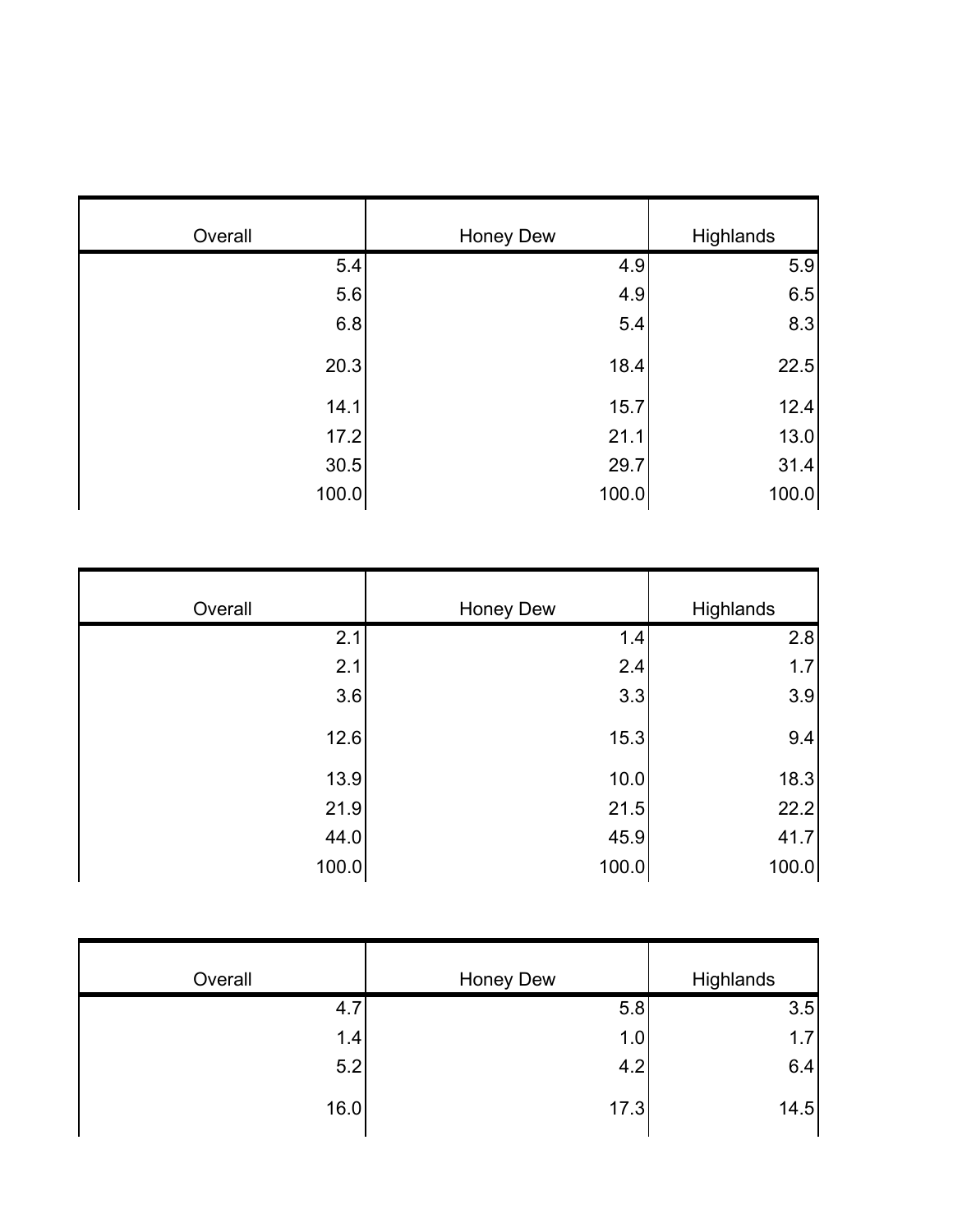| 13.8  | 13.6  | 14.0  |
|-------|-------|-------|
| 14.3  | 14.7  | 14.0  |
| 44.6  | 43.5  | 45.9  |
| 100.0 | 100.0 | 100.0 |

| Overall | <b>Honey Dew</b> | Highlands |
|---------|------------------|-----------|
| 6.4     | 5.8              | 7.1       |
| 3.9     | 2.1              | 5.9       |
| 14.0    | 12.7             | 15.4      |
| 20.7    | 20.1             | 21.3      |
| 15.9    | 16.9             | 14.8      |
| 15.9    | 20.6             | 10.7      |
| 23.2    | 21.7             | 24.9      |
| 100.0   | 100.0            | 100.0     |

| Overall | <b>Honey Dew</b> | Highlands |
|---------|------------------|-----------|
| 1.3     | 1.4              | 1.1       |
| 1.3     | 1.0              | 1.7       |
| 3.9     | 5.8              | 1.7       |
| 9.9     | 8.2              | 11.8      |
| 9.6     | 8.2              | 11.2      |
| 16.1    | 16.4             | 15.7      |
| 57.9    | 58.9             | 56.7      |
| 100.0   | 100.0            | 100.0     |

| Overall | Honey Dew | Highlands |
|---------|-----------|-----------|
| 3.2     | 1.5       | 5.2       |
| 3.0     | 3.0       | 2.9       |
| 4.6     | 7.1       | $-1$ 7    |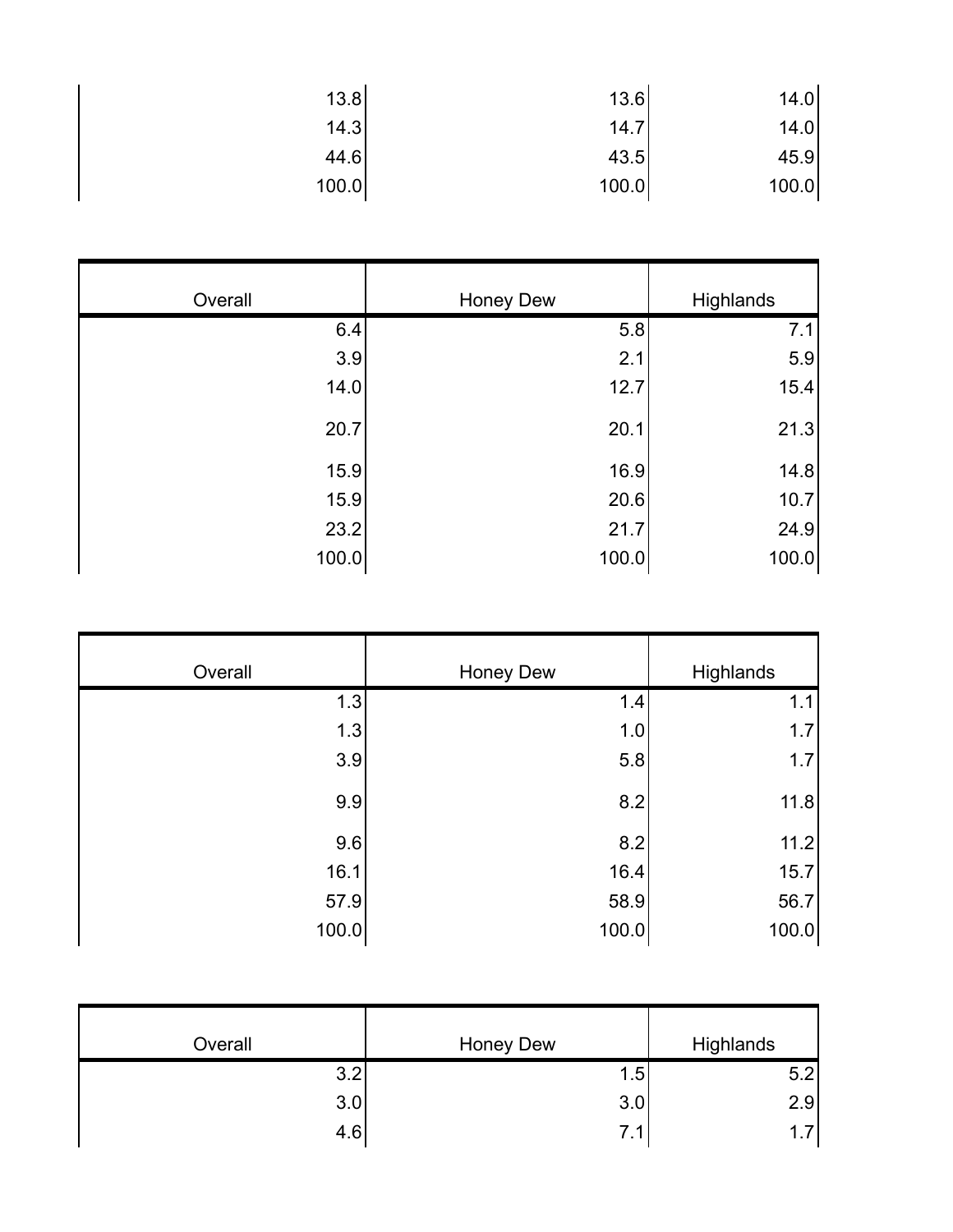| 14.1  | 17.3  | 10.4  |
|-------|-------|-------|
| 13.8  | 15.2  | 12.1  |
| 23.0  | 25.9  | 19.7  |
| 38.4  | 29.9  | 48.0  |
| 100.0 | 100.0 | 100.0 |

| Overall | <b>Honey Dew</b> | Highlands |
|---------|------------------|-----------|
| 1.5     | .9               | 2.2       |
| 1.3     | 1.9              | $.5\,$    |
| 5.8     | 9.4              | 1.6       |
| 12.7    | 15.1             | 9.9       |
| 9.9     | 9.4              | 10.4      |
| 23.4    | 18.4             | 29.1      |
| 45.4    | 44.8             | 46.2      |
| 100.0   | 100.0            | 100.0     |

| Highlands | Honey Dew        | Overall |
|-----------|------------------|---------|
| .6        | 3.8              | 2.3     |
| 2.8       | $\boldsymbol{0}$ | 1.3     |
| 3.9       | 4.7              | 4.4     |
| 15.1      | 13.7             | 14.4    |
| 8.4       | 12.3             | 10.5    |
| 29.1      | 22.3             | 25.4    |
| 40.2      | 43.1             | 41.8    |
| 100.0     | 100.0            | 100.0   |
|           |                  |         |
| Highlands | Honey Dew        | Overall |
| 1.6       | 1.4              | 1.5     |
| $1.1$     | .9               | 1.0     |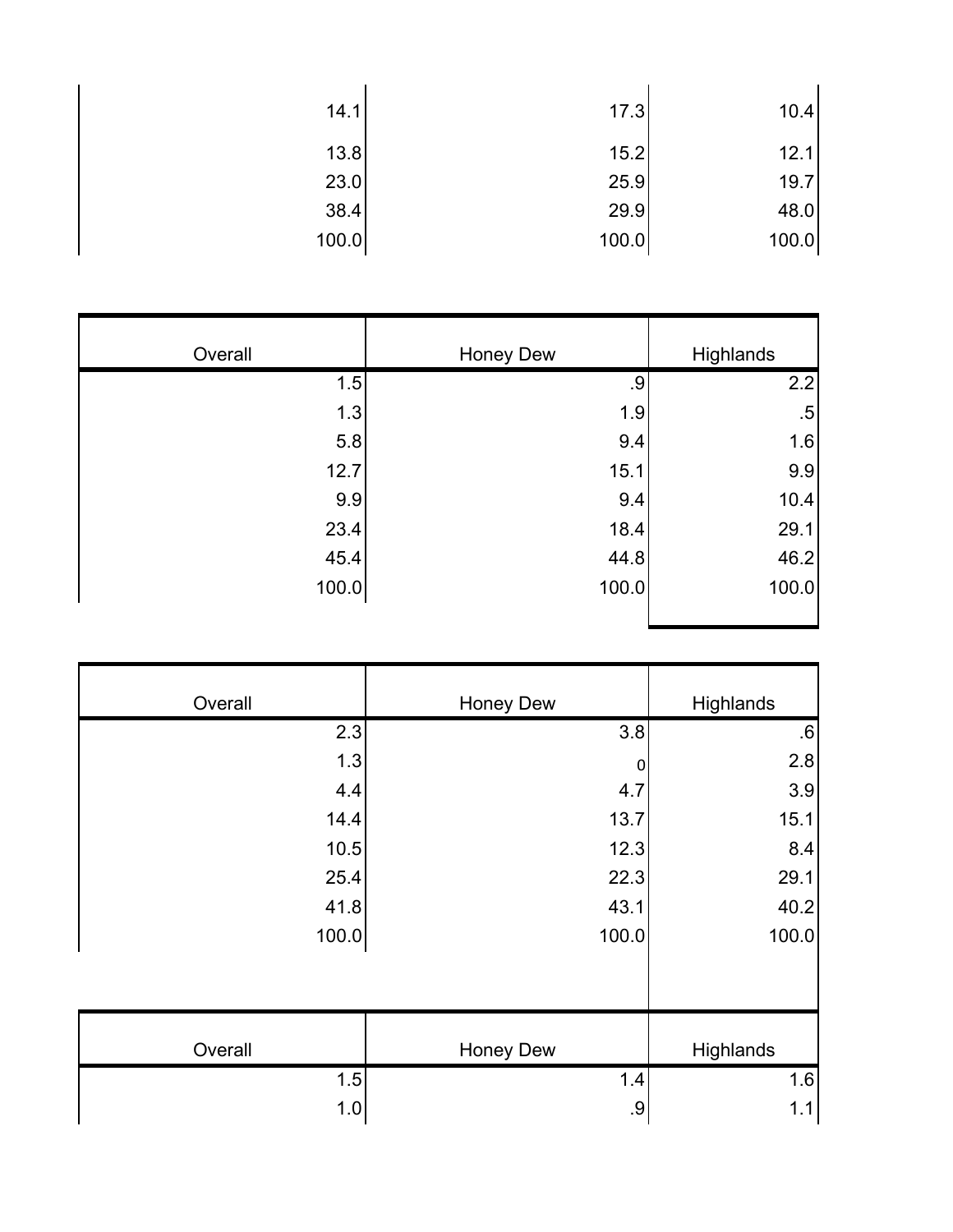| 1.8   | $.5^{\circ}$ | 3.3   |
|-------|--------------|-------|
| 7.8   | 7.5          | 8.2   |
| 9.9   | 12.2         | 7.1   |
| 11.1  | 12.2         | 9.9   |
| 66.8  | 65.3         | 68.7  |
| 100.0 | 100.0        | 100.0 |

| Overall | Honey Dew | Highlands |
|---------|-----------|-----------|
| 2.1     | 2.5       | 1.7       |
| 2.1     | 1.0       | 3.5       |
| 2.1     | 2.0       | 2.3       |
| 14.1    | 10.8      | 17.9      |
| 8.8     | 9.4       | 8.1       |
| 14.4    | 16.7      | 11.6      |
| 56.1    | 57.6      | 54.3      |
| 100.0   | 100.0     | 100.0     |

| Overall | Honey Dew | Highlands |
|---------|-----------|-----------|
| 1.0     | 1.4       | $.5\,$    |
| 1.3     | $.5\,$    | 2.2       |
| 1.5     | $.5\,$    | 2.7       |
| 8.9     | 9.0       | 8.8       |
| 8.2     | 6.2       | 10.4      |
| 19.9    | 17.1      | 23.1      |
| 59.2    | 65.2      | 52.2      |
| 100.0   | 100.0     | 100.0     |
|         |           |           |
| Overall | Honey Dew | Highlands |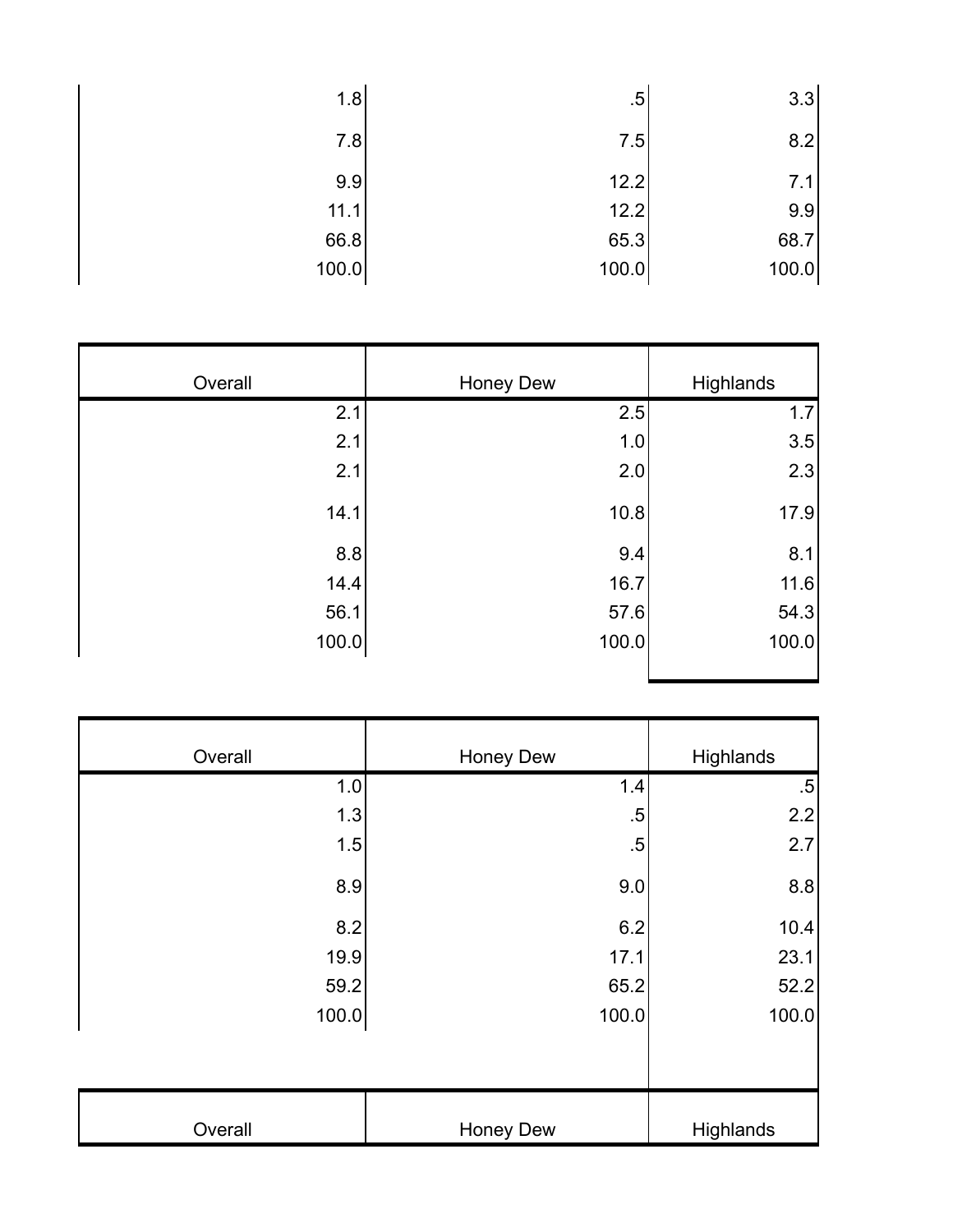| 2.3       |           |                  |
|-----------|-----------|------------------|
|           | 1.4       | 1.8              |
| 3.4       | $1.4$     | 2.3              |
| 4.6       | 3.8       | 4.2              |
| 18.4      | 16.2      | 17.2             |
| 10.9      | 9.5       | 10.2             |
| 20.1      | 23.3      | 21.9             |
| 40.2      | 44.3      | 42.4             |
| 100.0     | 100.0     | 100.0            |
|           |           |                  |
| Highlands | Honey Dew | Overall          |
| 4.5       | 4.4       | 4.5              |
| 4.5       | 4.4       | 4.5              |
| $5.7$     | 5.4       | $5.5\,$          |
| 11.4      | 18.5      | 15.2             |
| 13.1      | 6.8       | 9.7              |
| 13.6      | 9.8       | 11.5             |
| 47.2      | 50.7      | 49.1             |
|           |           |                  |
|           |           |                  |
| Highlands | Honey Dew | Overall          |
| $.6\,$    | 4.4       | $\overline{2.6}$ |
| $2.9\,$   | 2.0       | 2.4              |
| 4.6       | 3.4       | 4.0              |
| 13.2      | 10.3      | 11.6             |
| 6.3       | 9.8       | 8.2              |
| 24.7      | 16.2      | 20.1             |
| 47.7      | 53.9      | 51.1             |
|           | 100.0     | 100.0            |
|           |           |                  |
| 100.0     |           |                  |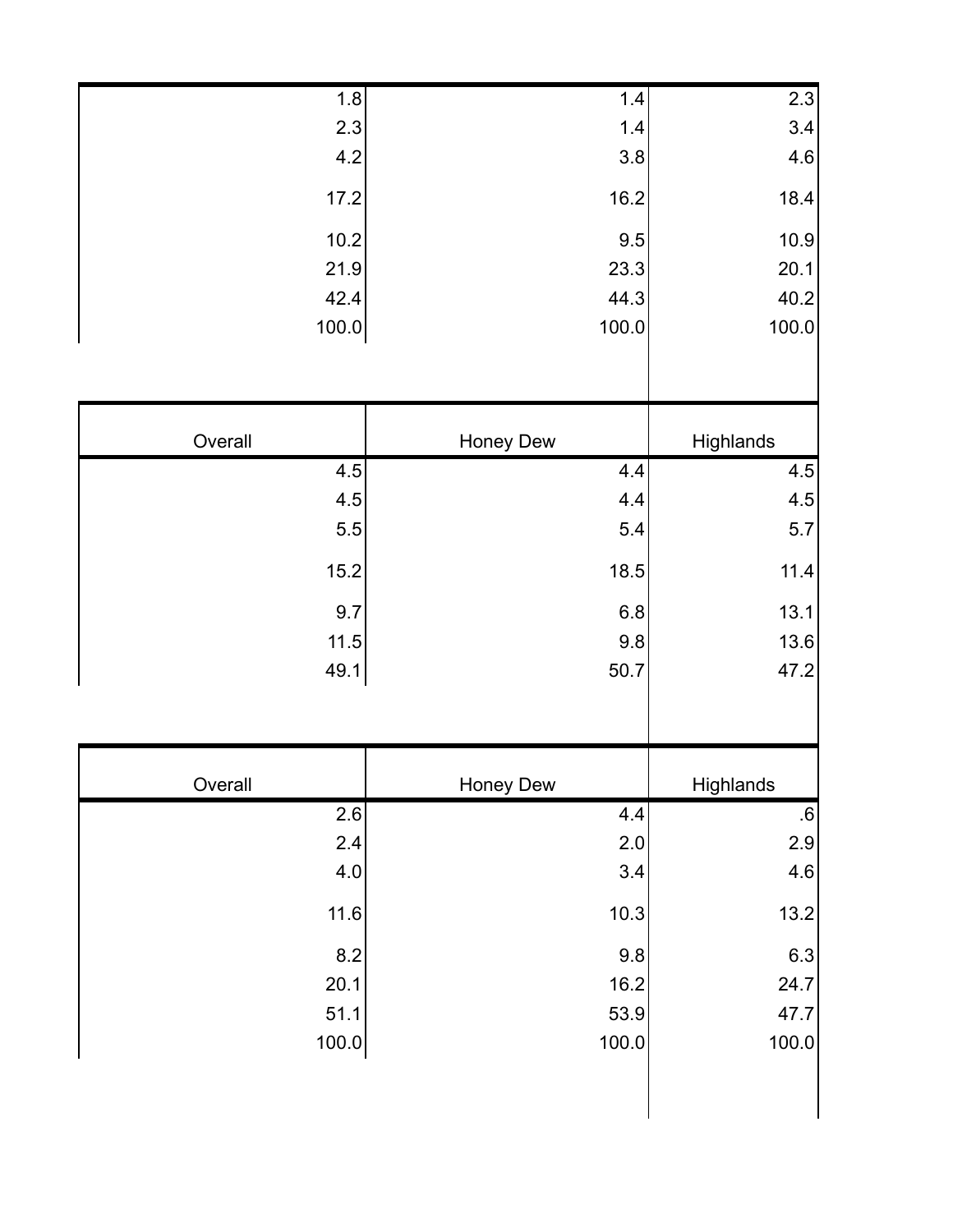| Overall | Honey Dew | Highlands |
|---------|-----------|-----------|
| 3.7     | 2.6       | 4.9       |
| 3.9     | 4.2       | 3.7       |
| 4.2     | 5.2       | 3.0       |
| 19.7    | 14.6      | 25.6      |
| 11.8    | 14.1      | 9.1       |
| 18.8    | 17.7      | 20.1      |
| 37.9    | 41.7      | 33.5      |
| 100.0   | 100.0     | 100.0     |

| Overall | Honey Dew | Highlands |
|---------|-----------|-----------|
| 3.1     | 3.6       | 2.4       |
| 2.8     | 2.6       | 3.0       |
| 3.4     | 4.7       | 1.8       |
| 21.6    | 19.3      | 24.4      |
| 8.7     | 7.8       | 9.8       |
| 22.8    | 21.9      | 23.8      |
| 37.6    | 40.1      | 34.8      |
| 100.0   | 100.0     | 100.0     |

| Overall | <b>Honey Dew</b> | Highlands |
|---------|------------------|-----------|
| 4.9     | 4.1              | 5.8       |
| 4.9     | 7.7              | 1.8       |
| 4.9     | 4.6              | 5.3       |
| 21.3    | 19.9             | 22.8      |
| 12.0    | 11.7             | 12.3      |
| 16.9    | 18.9             | 14.6      |
| 35.1    | 33.2             | 37.4      |
| 100.0   | 100.0            | 100.0     |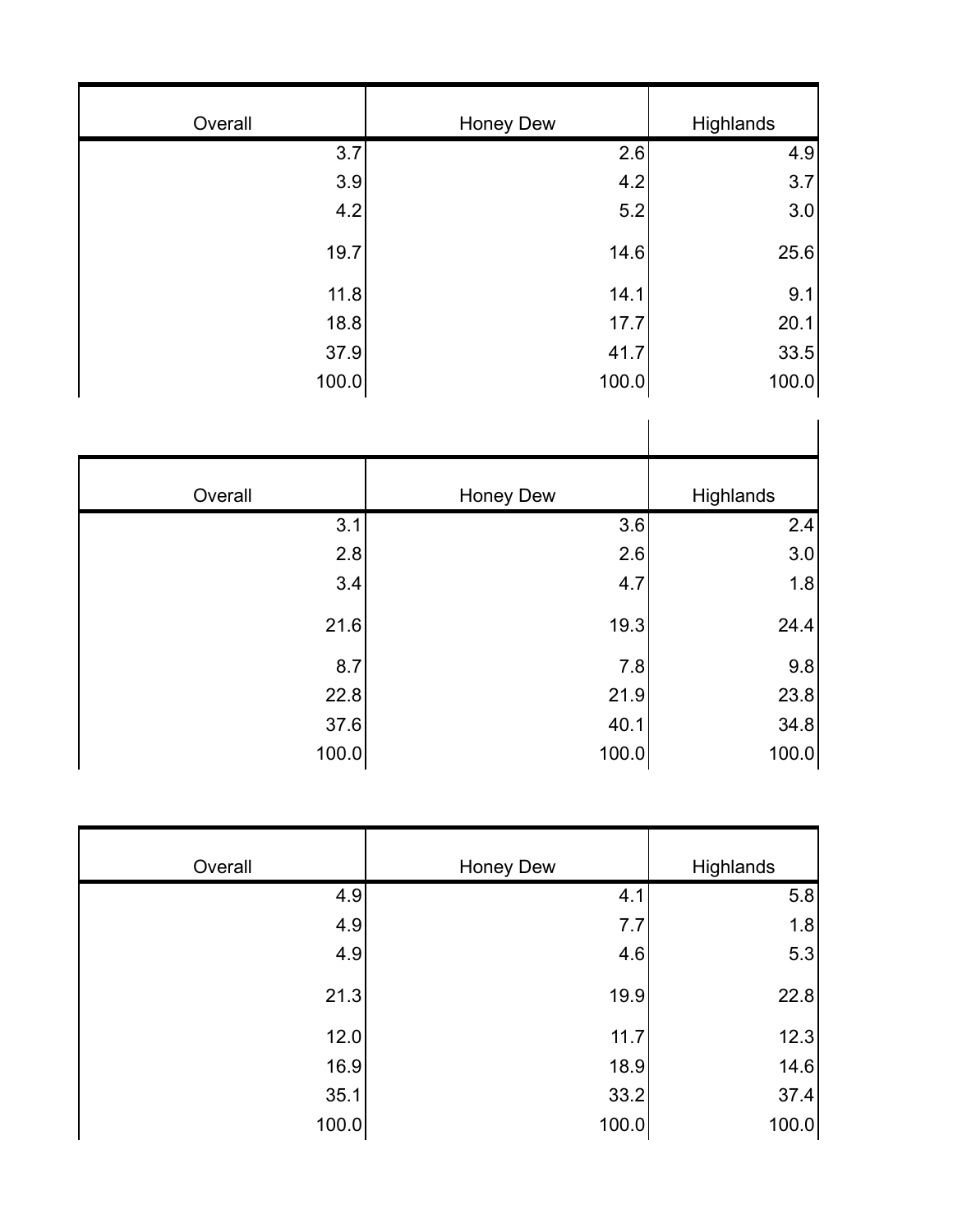| Overall | Honey Dew | Highlands |
|---------|-----------|-----------|
| 5.6     | 6.2       | 4.9       |
| 3.6     | 4.6       | 2.5       |
| 4.5     | 3.6       | 5.6       |
| 28.6    | 29.7      | 27.2      |
| 16.2    | 16.4      | 16.0      |
| 18.5    | 14.9      | 22.8      |
| 23.0    | 24.6      | 21.0      |
| 100.0   | 100.0     | 100.0     |
|         |           |           |

| Overall | <b>Honey Dew</b> | Highlands |
|---------|------------------|-----------|
| 7.1     | 6.6              | 7.7       |
| 6.5     | 8.8              | 3.8       |
| 6.8     | 6.0              | 7.7       |
| 31.1    | 31.3             | 30.8      |
| 14.8    | 13.7             | 16.0      |
| 15.4    | 12.6             | 18.6      |
| 18.3    | 20.9             | 15.4      |
| 100.0   | 100.0            | 100.0     |
|         |                  |           |
| Overall | <b>Honey Dew</b> | Highlands |
| 5.5     | 5.7              | 5.3       |
| 6.0     | 7.2              | 4.7       |
| 4.9     | 5.7              | 4.1       |
| 25.5    | 23.7             | 27.5      |
|         |                  |           |
| 17.0    | 18.0             | 15.8      |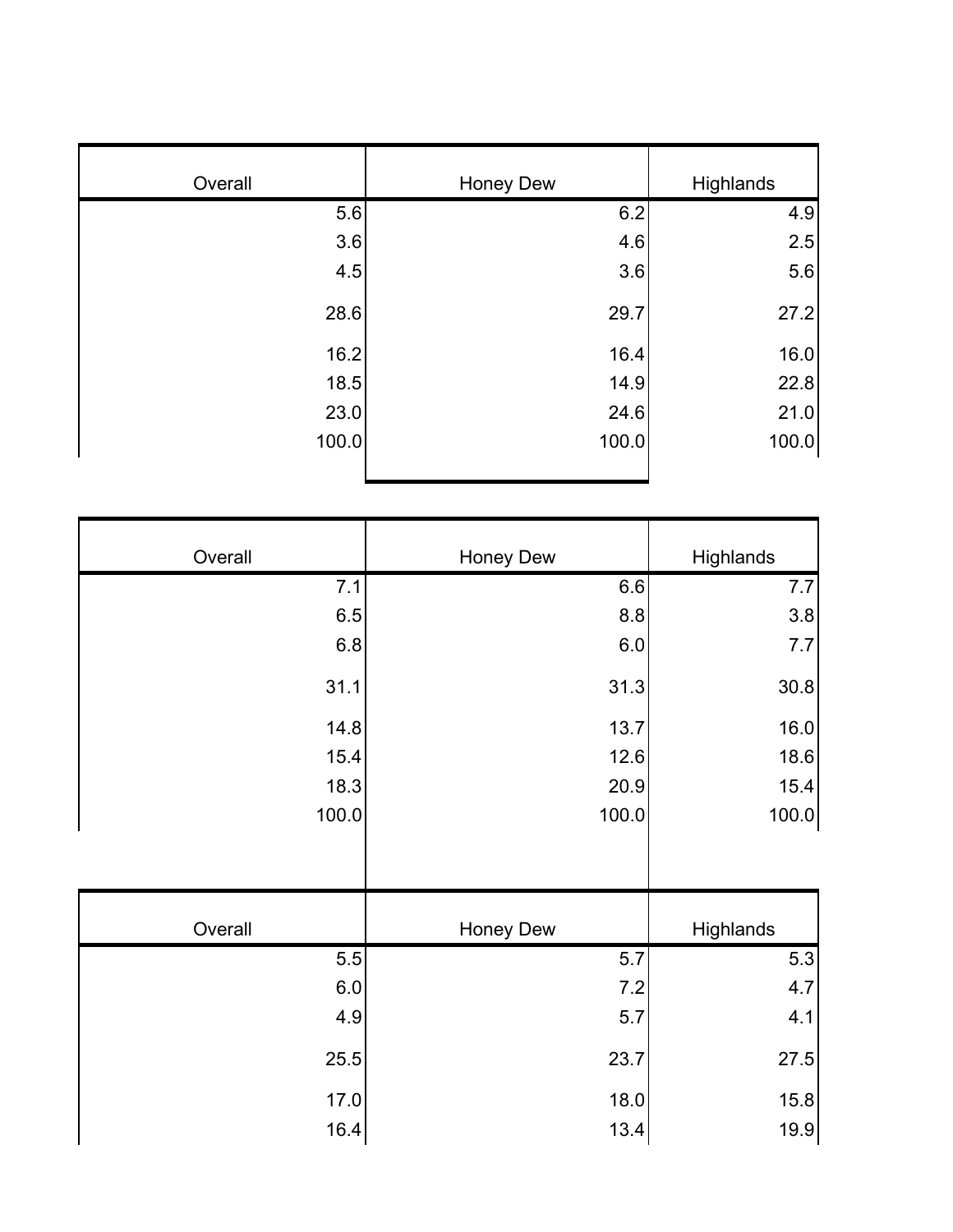| 24.7            | 26.3             | 22.8             |
|-----------------|------------------|------------------|
| 100.0           | 100.0            | 100.0            |
|                 |                  |                  |
|                 |                  |                  |
| Overall         | Honey Dew        | Highlands        |
| $.5\phantom{0}$ | 1.0              | $\pmb{0}$        |
| 2.6             | 1.9              | $\overline{3.4}$ |
| 9.1             | 8.7              | 9.7              |
| 6.8             | 6.3              | $7.4$            |
| 20.9            | 19.2             | 22.9             |
| 60.1            | 63.0             | 56.6             |
| 100.0           | 100.0            | 100.0            |
|                 |                  |                  |
|                 |                  |                  |
| Overall         | <b>Honey Dew</b> | Highlands        |
| 1.8             | 1.5              | 2.2              |
| 1.8             | $1.0$            | 2.8              |
| 1.8             | 2.5              | 1.1              |
| 11.3            | 11.4             | 11.2             |
| 8.7             | 6.5              | 11.2             |
| 21.1            | 18.4             | 24.2             |
| 53.3            | 58.7             | 47.2             |
| 100.0           | 100.0            | 100.0            |
|                 |                  |                  |
|                 |                  |                  |
|                 |                  |                  |
| Overall         | Honey Dew        | Highlands        |
| .8              | $.5\,$           | $1.1$            |
| 1.3<br>1.8      | 2.0<br>1.5       | $\cdot 6$<br>2.2 |
| 12.1            | 11.8             | 12.4             |
| 12.1            | 12.8             | 11.2             |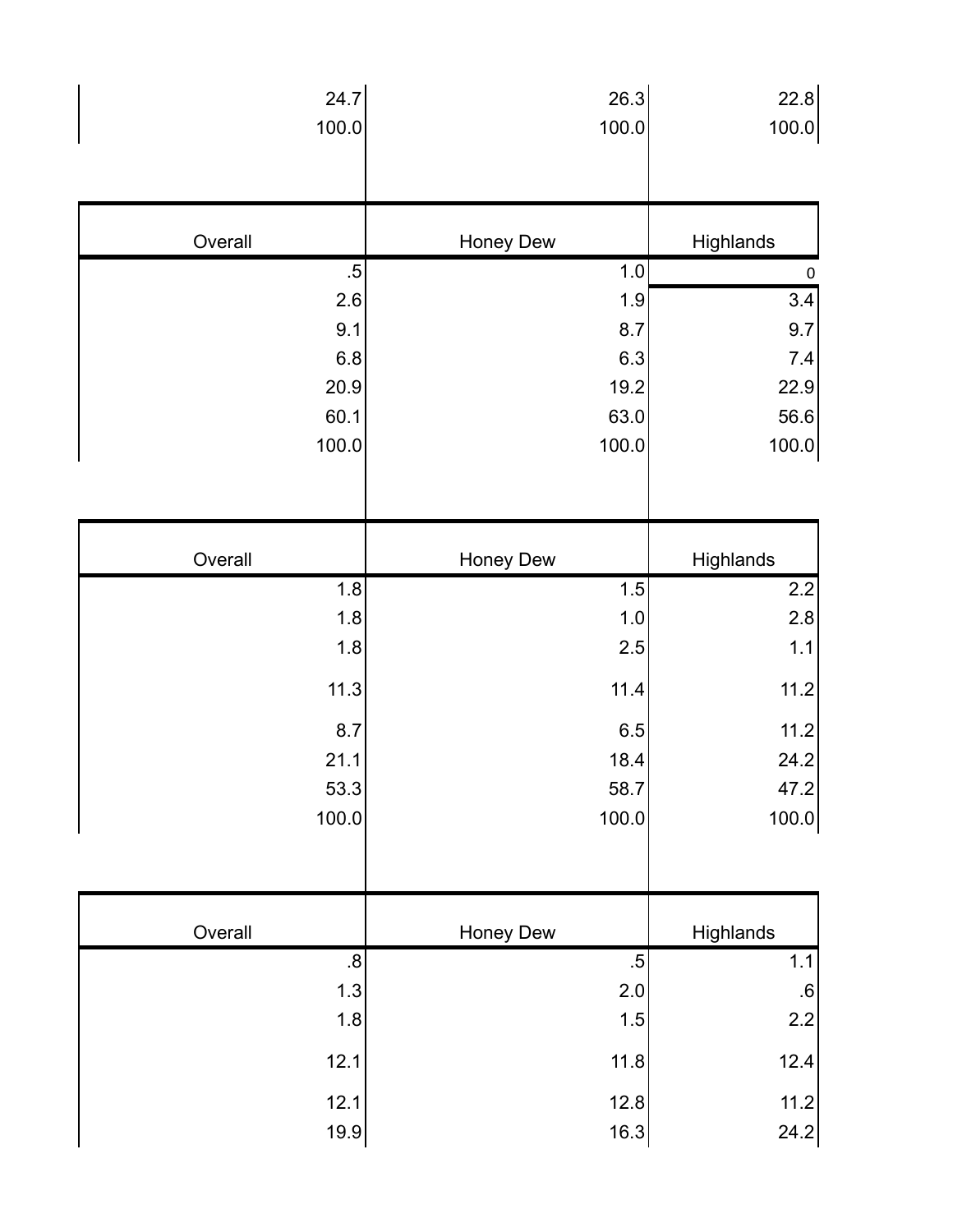| 52.0            | 55.2      | 48.3          |
|-----------------|-----------|---------------|
| 100.0           | 100.0     | 100.0         |
|                 |           |               |
| Overall         | Honey Dew | Highlands     |
| 1.8             | $1.0$     | 2.8           |
| 1.0             | $1.0$     | 1.1           |
| 2.1             | 1.5       | 2.8           |
| 11.4            | 10.7      | 12.3          |
| 8.6             | 6.8       | 10.6          |
| 21.6            | 20.9      | 22.3          |
| 53.5            | 58.3      | 48.0          |
|                 |           |               |
| 100.0           | 100.0     | 100.0         |
|                 |           |               |
| Overall         | Honey Dew | Highlands     |
| $1.4$           | .5        | 2.4           |
| $.5\phantom{0}$ | $.5\,$    | .6            |
| 2.2             | 2.5       | 1.8           |
| 14.9            | 12.6      | 17.6          |
| 6.8             | 6.6       | $7.1$         |
| 20.9            | 19.2      | 22.9          |
| 53.3            | 58.1      | 47.6<br>100.0 |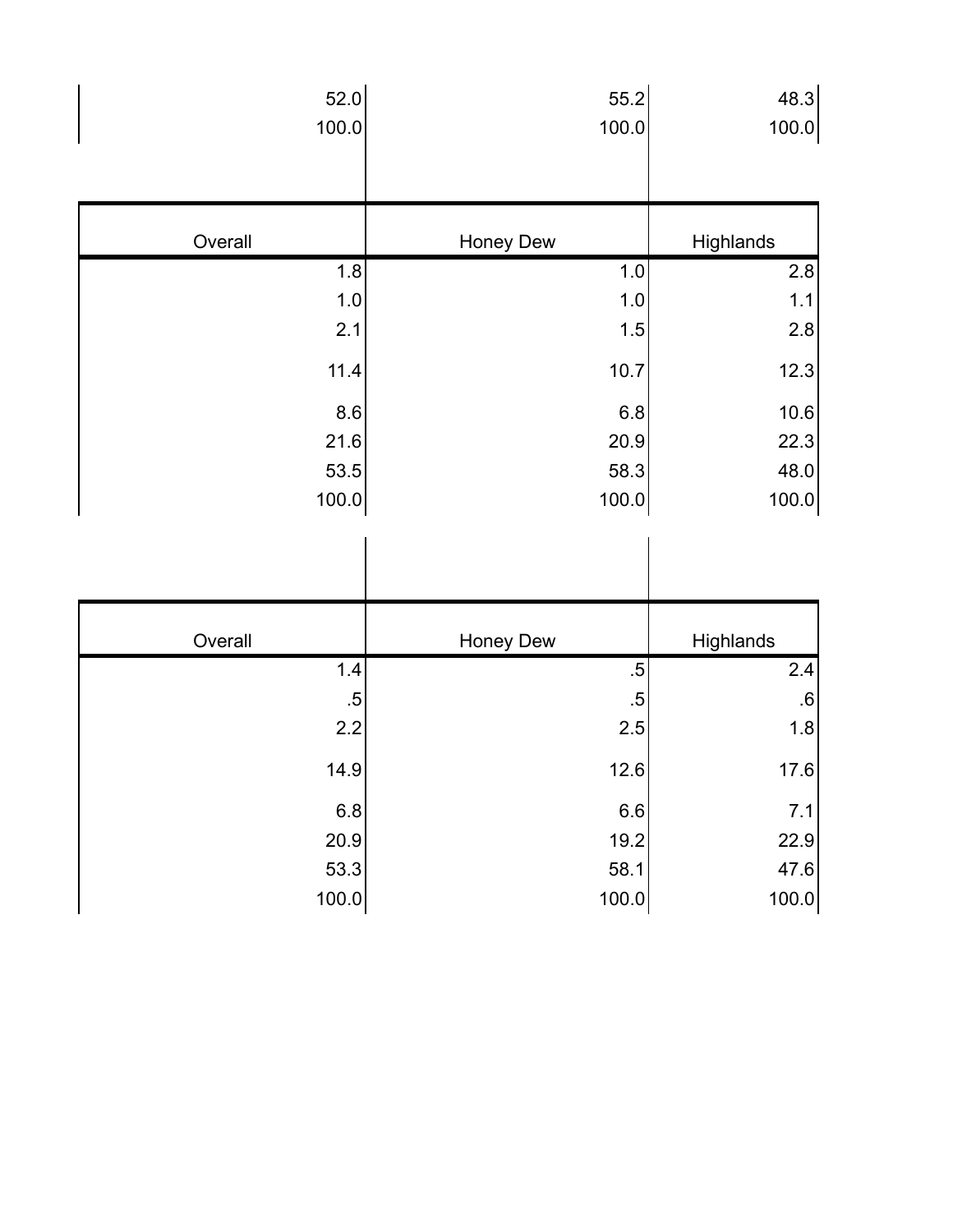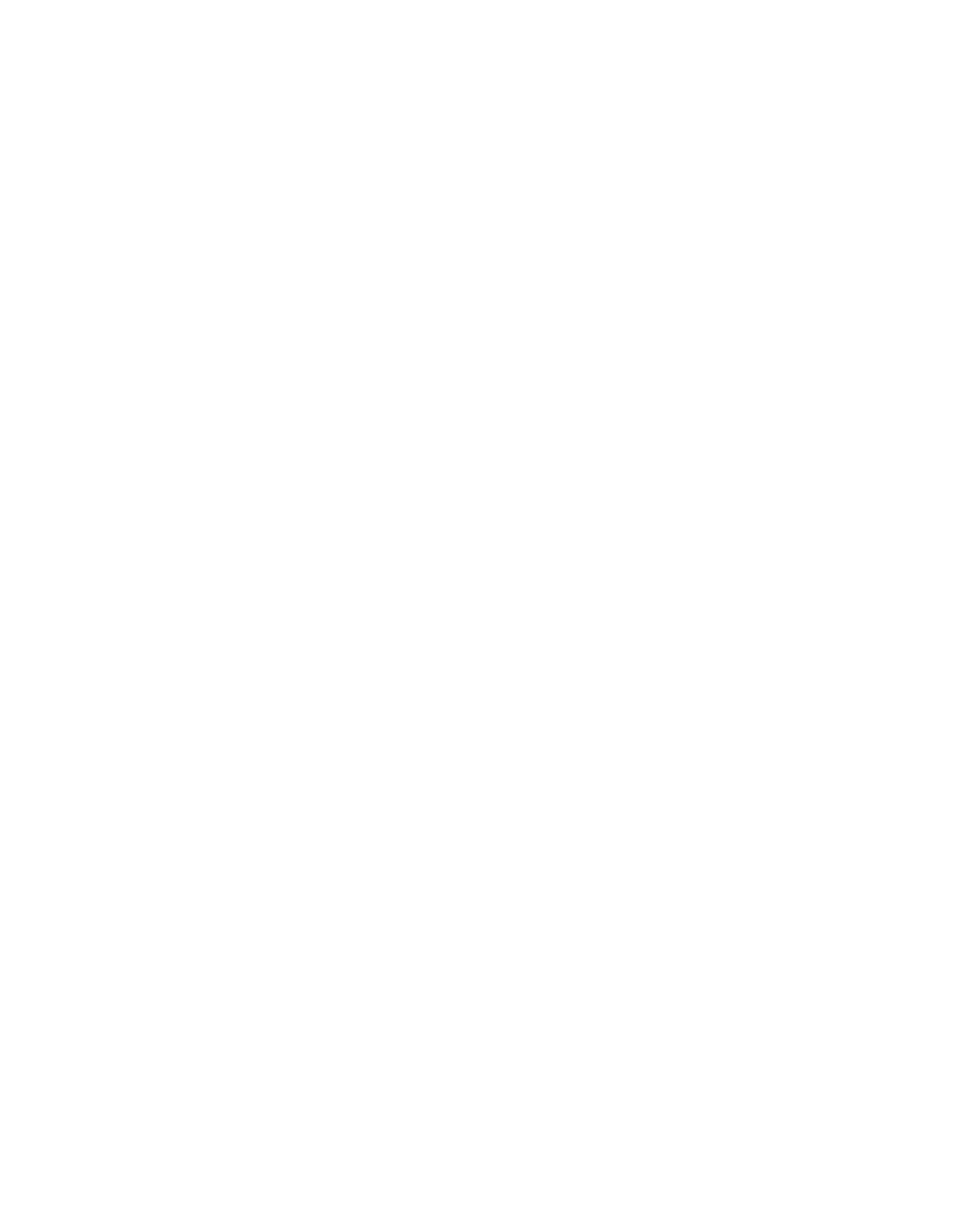